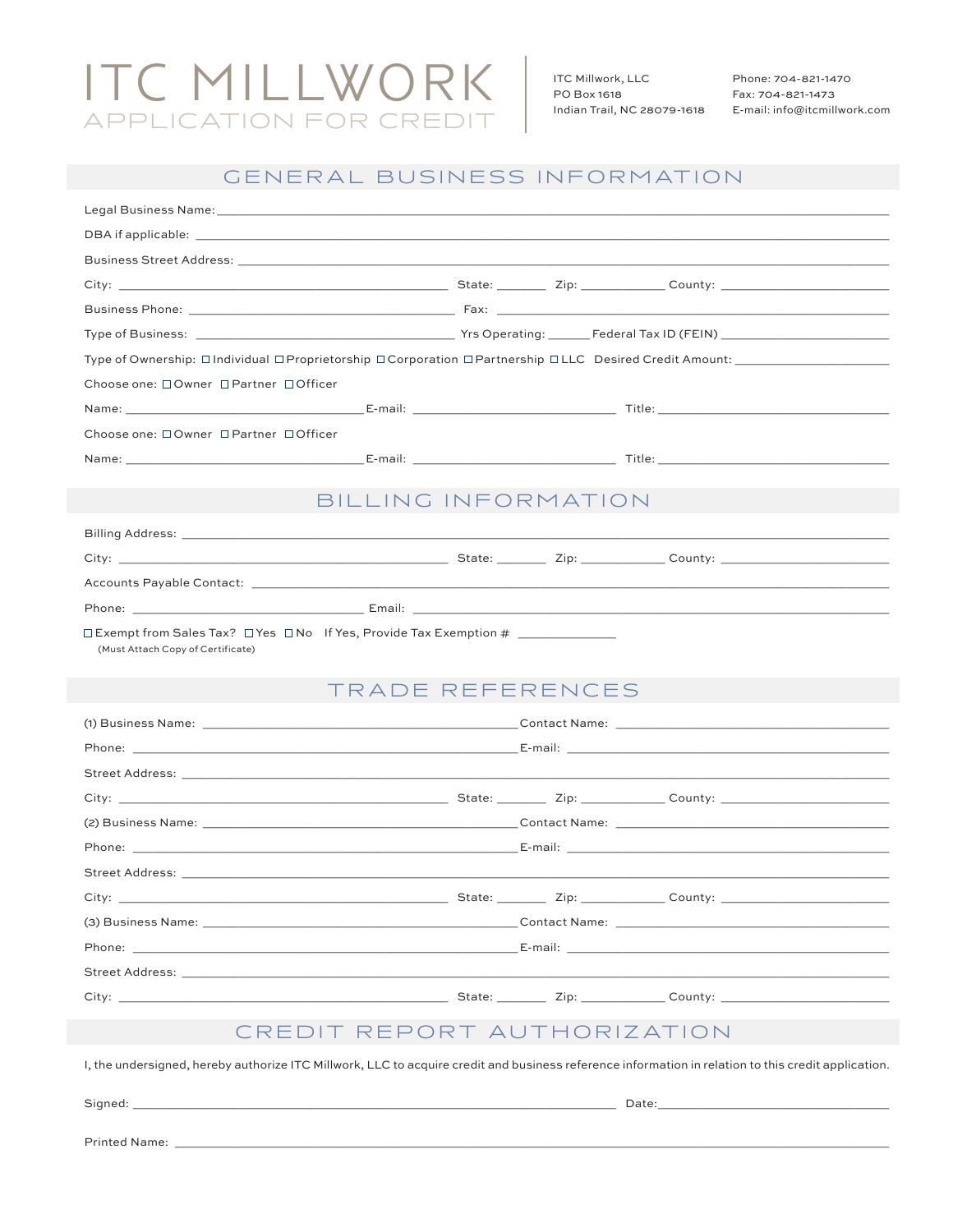## CREDIT TERMS & CONDITIONS

*(Please Read Carefully)*

#### PAYMENT TERMS

- Terms are Net 10th. Payment is due on or before the 10th day of the month following the invoice date.
- Any account not paid in full within terms shall bear interest on the unpaid balance at the rate of 1-1/2% monthly, 18% annually.
- We accept most major credit cards. However, a 3% surcharge may apply.
- In the event of default, ITC Millwork, LLC reserves the right to place the account on hold, reduce the credit limit, revoke open account terms and lien a property for non-payment and neglect of agreed upon credit terms.

### ESTIMATES / SALES ORDERS / INVOICES

- All proposals are courtesy estimates only and are not guaranteed.
- Prices are set by the competitive market and subject to change without prior notice.
- New customers and those without an available open line of credit are required to pay a 50% deposit before the order is processed. Balance is due prior to the delivery and/or customer pick up.
- All special orders require a 50% deposit to release the order for processing regardless of established account credit terms.
- Footages invoiced may vary +/- 10% based on actual footages shipped due to random length and custom run material.
- Purchase orders are the responsibility of the customer and required before taking material delivery.
- Invoices are sent via email and as agreed upon unless notified of a discrepancy within 5 days of the invoice date.

#### DELIVERY & ACCEPTANCE OF MATERIALS

- Access to the property is assumed available on confirmed delivery dates. Redelivery charges may apply.
- Purchases and/or deliveries are authorized without signature.
- Customers must immediately notify ITC Millwork, LLC if they discover a problem with the supplied material.
- Risk of damage or loss will pass to the customer at the time of delivery.
- Purchase of materials will indicate the acceptance of the conditions as outlined on any invoice issued at the time of purchase and on subsequent statements.

#### RETURNS / RESTOCKING FEE / REFUNDS

- ITC Millwork, LLC accepts the return of unused stock, providing it is returned in the same condition it was sold. If the product is cut, dirty, crushed, cracked, water damaged, or additional damage not listed, the product is considered unreturnable, therefore non-refundable.
- A restocking fee of up to 25% may apply.
- Doors, custom trim, special order products, radius work, and flex are non-returnable.

#### **WARRANTY**

- Defective products will be handled according to the manufacturer's warranty specifications and do not cover painting, installation, etc.
- Warranty is nontransferable and void due to negligence, including improper installation, storage, care, handling, or finishes not applied by the manufacturer.
- ITC Millwork reserves the right to invoice for replacement goods not covered under the manufacturers' warranty at current market price.

#### IN DEMNIFICATION; LIMITATION OF REMEDIES

Applicant shall indemnify, defend, protect, hold harmless, and release ITC Millwork, LLC, its officers, agents, and employees from and against any and all claims, costs, or expenses, including attorneys' fee and witness fees arising from, or in connection with, or caused by any act, failure to act or negligence of such indemnifying party, to the extent limited in accordance with the laws of the state of North Carolina.

I have fully read, understand and agree to the terms outlined above.